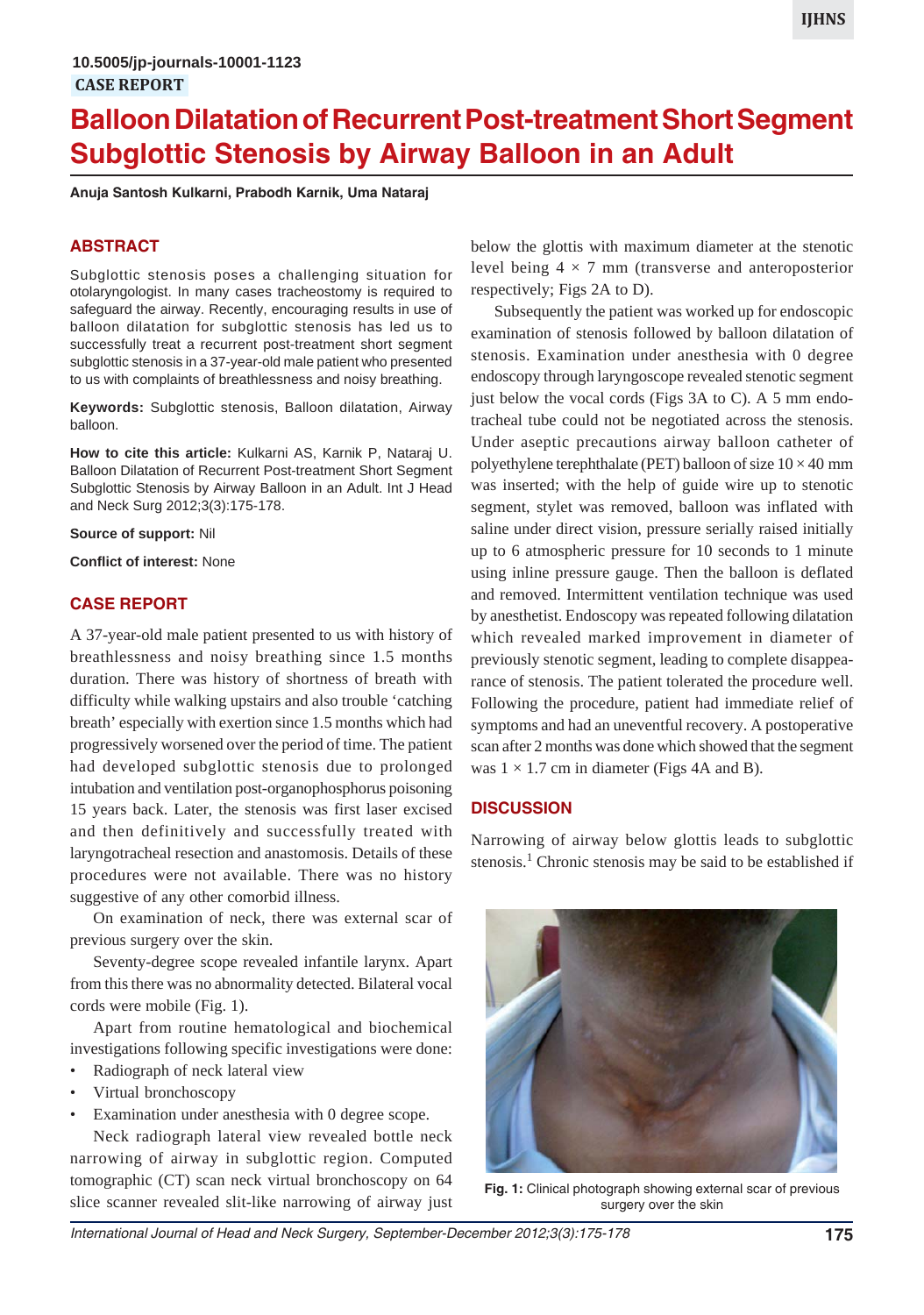

Figs 2A to D: (A) Neck radiograph lateral view revealed narrowing of airway in subglottic region, (B) CT neck transverse section showing narrowing of airway just below the glottis (plain, slice thickness: 0.6 mm), (C) CT neck coronal section showing narrowing of airway just below the glottis (post-nonionic contrast, slice thickness: 0.6 mm), (D) CT neck virtual bronchoscopy reveals narrowing of airway just below the glottis

the airway is unsatisfactory 4 weeks after the injury. It is an important condition which interferes with speech, breathing and ability to clear secretions from lower respiratory tract. Various etiological factors contribute for this condition, such as nonrecognition of acute trauma or failed treatment, complication of prolonged intubation, tracheostomy or partial laryngectomy, scleroma, Wegener's granuloma,



**Fig. 3A:** Clinical photograph of 0 degree scopy through laryngoscope depicting stenotic segment just below the vocal cords

polychondritis, autoimmune thyroiditis.<sup>1</sup> The main cause is, therefore, disruption of the supporting cricoid and tracheal skeleton. The associated soft tissue narrowing usually reflects the lack of integrity of supporting structures. The important factor in the correction of chronic subglottic stenosis is that of tissue memory. Disrupted cartilaginous framework heals with fibrous tissue compromising fibrocytes with a directional memory. Thus, merely incising and separating scar tissue will lead to replacing scar tissue in its original scarred state.<sup>1</sup> Mayer and Cotton proposed classification originally for pediatric subglottic stenosis<sup>2,3</sup> (Table 1), which may be applied in broader sense to all adult and pediatric laryngotracheal stenosis. As per literature review except for congenital cartilaginous laryngotracheal stenoses, grade I stenoses are amenable to endoscopic management with potentially high success rate  $(≥90%$  of cases with a nearly normal airway).<sup>3</sup> Use of closed surgical approaches was the earliest documentation for interventional methods for laryngotracheal stenosis. Various endoscopic treatment modalities available are dilatation by boogies,  $CO<sub>2</sub>$ laser excision and balloon dilatation.<sup>3,4</sup> Traditionally, dilatation was performed by passing rigid boogies along the tracheal long axis, thereby creating unnecessary injury



**Fig. 3B:** Clinical photograph of 0 degree scopy through laryngoscope showing stenotic segment just below the vocal cords



**Fig. 3C:** Intraoperative photograph showing dilatation of stenotic segment being done by airway balloon

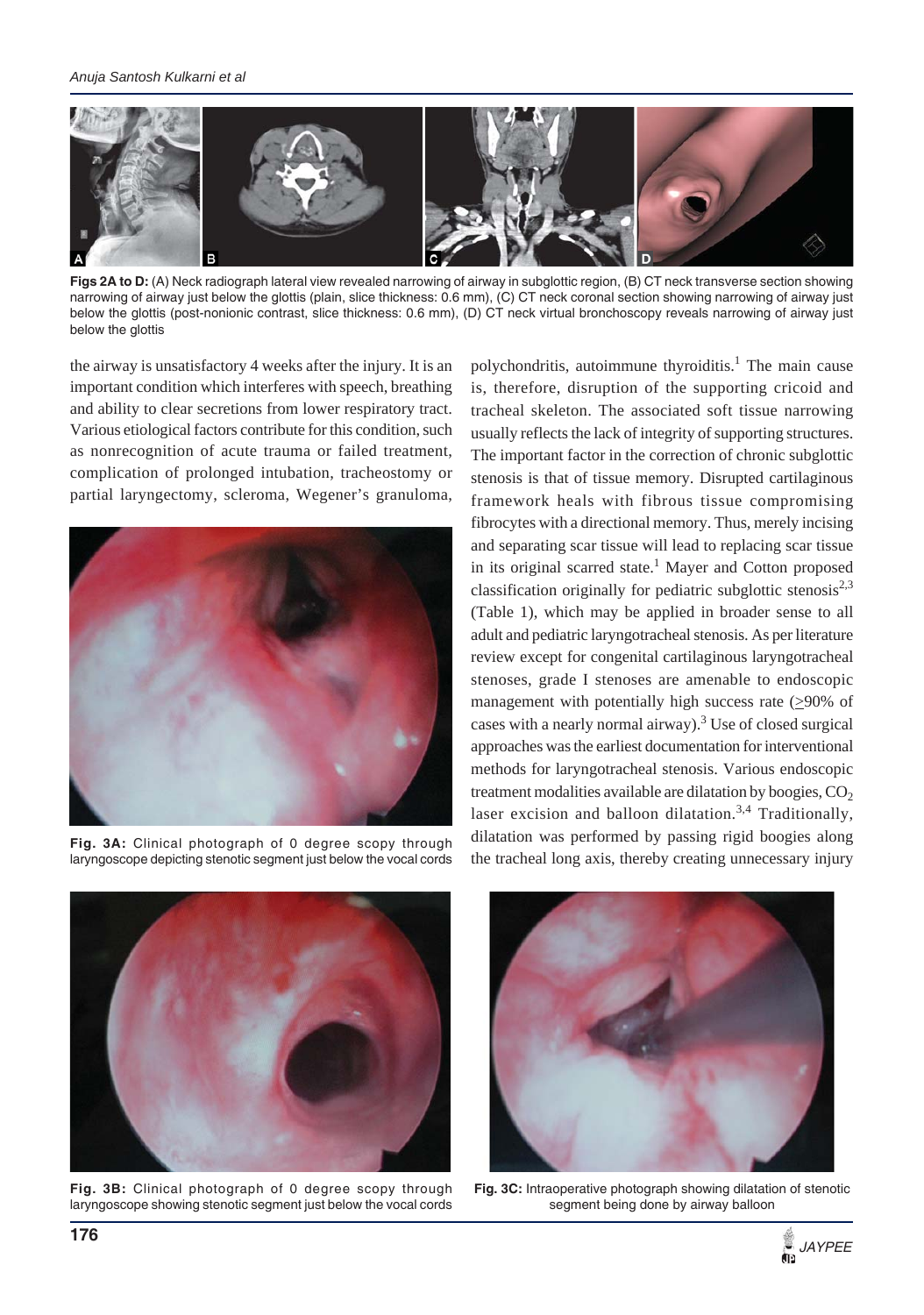

**Fig. 4A:** CT neck AP view 2 months after surgery showing significant dilatation of glottic and subglottic airway (postcontrast, slice thickness: 1 mm)



**Fig. 4B:** CT neck transverse view 2 months after surgery showing significant dilatation of glottic and subglottic airway (plain, slice thickness: 1 mm)

| <b>Table 1:</b> Mayers and Cotton classification originally proposed for |
|--------------------------------------------------------------------------|
| pediatric subglottic stenosis <sup>2,3</sup>                             |

| Classification                               | From                                                                        | Tο                                                    |
|----------------------------------------------|-----------------------------------------------------------------------------|-------------------------------------------------------|
| Grade I<br>Grade II<br>Grade III<br>Grade IV | No obstruction<br>51% obstruction<br>71% obstruction<br>No detectable lumen | 50% obstruction<br>70% obstruction<br>99% obstruction |

to surrounding healthy mucosa, even compounding initial problem. Due to its tissue interactions,  $CO<sub>2</sub>$  laser is the laser of choice for mature cicatricial laryngotracheal stenosis.3 However, it is preferred for first try endoscopic laser treatment and not when there is recurrence to initial grade of stenosis as extensive use might worsen the initial condition and induce restenosis.<sup>3</sup> Endoscopic balloon dilatation is currently gaining acceptance as a primary or complementary treatment in the management of upper airway obstruction especially in children.3,4 Most authors agree that the radial pressure exerted by balloon in opening

the airway is far less damaging to subglottic and tracheal wall mucosa.<sup>3-5</sup> Any balloon larger than 1.6 mm of subglottis is found to be capable of causing cricoid fracture at pressures of 6 atmospheric pressure as per animal model.4

In the present case, the patient had already been operated twice for subglottic stenosis in past, 15 years back initially by laser and then by open resection of stenotic segment and end-to-end anastomoses of trachea. In this case, the stenosis had recurred at the anastomotic site. Dilatation of this short segment stenosis by airway balloon catheter resulted in immediate relief of symptoms.

#### **CONCLUSION**

Subglottic stenosis, although not very uncommon, presents a challenging problem to otolaryngologists. Since, various treatment modalities are available the management requires expertise in selection of the appropriate candidate for the right type of treatment. Balloon dilatation is the recently introduced treatment modality for subglottic stenosis. Although literature review suggests that this is being used in the western part of the world,  $4-6$  apparently, this was the first case of its kind of management of subglottic stenosis by balloon dilatation in the entire Asia-Pacific region. Since, this was not associated with mortality or morbidity it has proven to be safe and effective suitable treatment option for the patient of short segment subglottic stenosis.

#### **ACKNOWLEDGMENT**

The authors would like to solicit Dr Geeta Chaturvedi, Medical Director, Jagjivan Ram Hospital, Western railways for her support.

#### **REFERENCES**

- 1. Watkinson JK, Gaze MN, Wilson JA. Trauma and stenosis of the larynx and cervical trachea (Chapter 10). Stell and Maran's head and neck surgery (4th ed). Butterworth-Heinemann: Oxford, Reed Educational and Professional Publishing Ltd 174-75.
- 2. Yates PD. Stridor in Children, In: Lalvani AK, Current diagnosis and treatment in otolaryngology head and neck surgery (2nd ed), New York, McGraw Hill, 2008;462-74, (cited 2012 April 16), Available from: Net Library: http//www.accessmedicine.com
- 3. Monnier P, George M, Marie-Laure Monod, Lang F. The role of  $CO<sub>2</sub>$  laser in the management of laryngotracheal stenosis: A survey of 100 cases. Eur Arch Otorhinolaryngol 2005;262: 602-08.
- 4. Ang A, Raithatha R, Modi VK, April MM, Ward RF. Balloon dilation of the subglottis: A pilot study of balloon sizes and pressures at which the cricoid will fracture in an animal model f 1000 posters (Internet), cited on 2012 April 16. Available from: http://cdn.f1000.com/posters/docs/449, corneuent. org/pdf/sent ac 2000.pdf